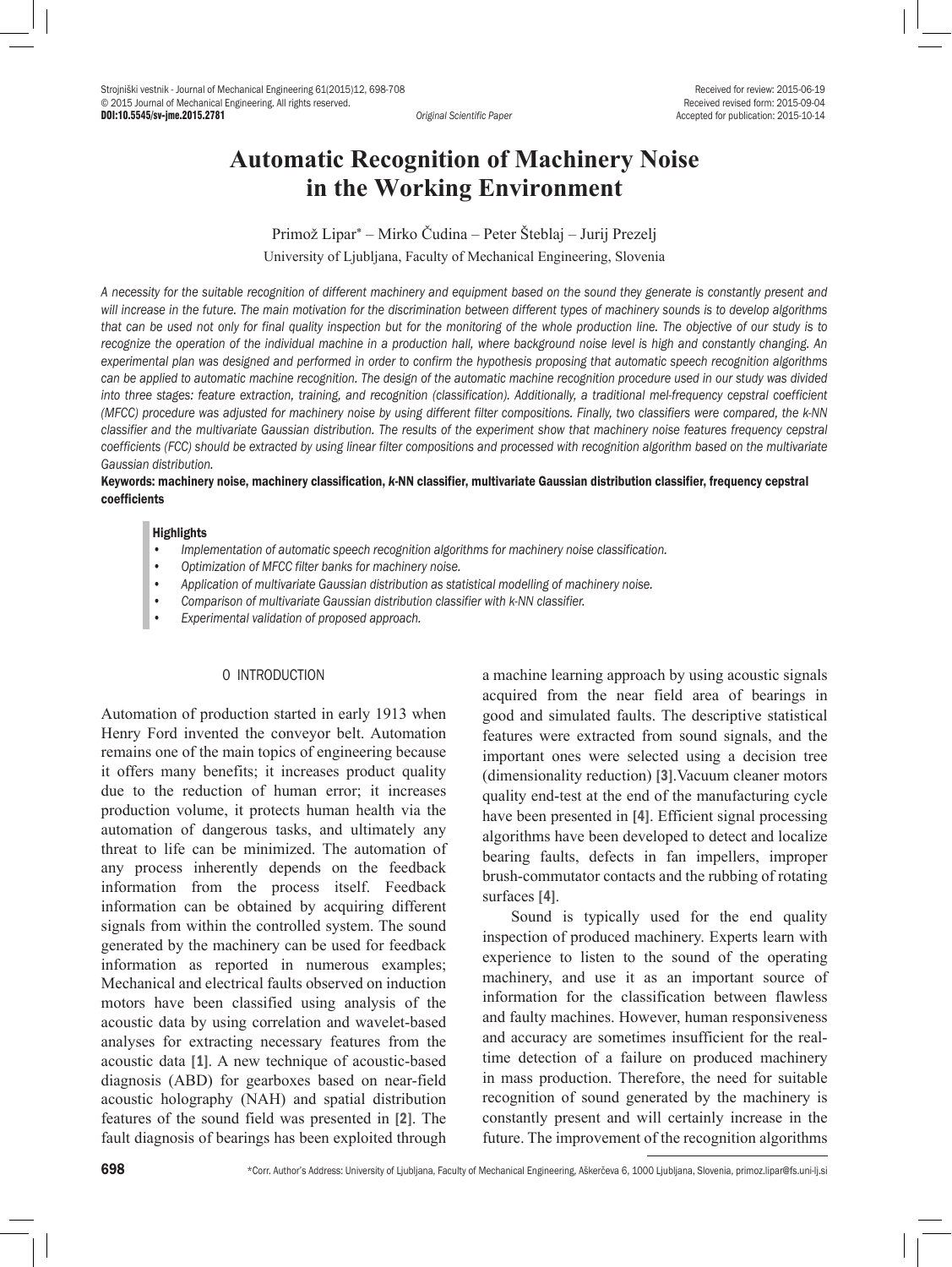can further be used not only for end quality inspection but for monitoring the whole production line.

Recognition of different sounds has a long history, with its roots in 1952 when Bell Labs demonstrated the first automatic speech recognition (ASR) systems for small-vocabulary recognition of digits spoken over the telephone. After computers had grown in power during the 1960s, filter banks were combined with dynamic programming to produce the first practical recognizers, mostly for words spoken in isolation. In 1970 linear predictive coding (LPC) became a dominant ASR algorithm. During the 1980s, it was replaced with mel-frequency cepstral coefficients (MFCCs). During the 1990s, commercial applications evolved from isolated-word dictation systems to general-purpose continuous speech systems [5] and [6].

Since the mid-1990s, ASR has been largely implemented in commercial software. Medical reporting and legal dictation have been two applications driving the development of ASR, as well as the automation of services to the public over the telephone [5]. Applications of ASR methods were extended to environmental sound recognition in 1993. The MFCC parameterization method was implemented in combination with the class statistic classifier [7]. Significant progress on environmental sound recognition was achieved when MFCC parameterization was combined with the matching pursuit (MP) algorithm [8]. MFCC has been widely used in environmental sound recognition as well as its first and second derivatives in combination with other parameterization methods [9] and [10]. Available literature studies about industrial machine sound recognition are usually based on the Morlet wavelet parameterization approach [11] to [13]. Furthermore, MFCC can be used as a damagesensing feature because its compactness and decorrelation characteristics make it particularly suited for statistical recognition applications. Attempts to use the MFCC parameterization method to extract features of industrial sounds to detect faults was already discussed in the literature [14] and [15], with no modification to the algorithms.

The objective of our study is to recognize the operation of an individual machine in a production hall where the background noise level is high and constantly changing. The knowledge transfer from ASR to machinery sound identification seems to be a reasonable choice due to the efficiency of speech and speaker identification. Human speech is more dynamic than the sound produced by machines. The time stability of non-natural sounds should even increase the identification efficiency. The purpose of this paper is to show that the pattern recognition and feature extraction methods used in ASR systems, after minor modifications, can be efficiently used to identify different machine sounds even in noisy environments. An experimental plan was designed and performed in order to confirm the hypothesis proposing that ASR algorithms can be applied for automatic machine recognition (AMR). The design of the AMR procedure used in our study was divided into three stages: feature extraction, training, and recognition (classification).

The procedure presented in this paper is used in the system for the automatic classification of noise events during environmental noise measurements [16]. The same procedure was also tested for detection of cavitation phenomena on kinetic pumps [17]. The influence of various rotor designs on the generated noise is also tested with the same procedure.

# 1 FEATURE EXTRACTION, TRAINING, AND RECOGNITION

Feature extraction is essential in the ASR and AMR due to the quality of training models. Likewise, pattern matching strongly depends on the quality of feature extraction methods. There are many different features of sound signals:

- **Temporal features** are computed from the waveform or the signal energy envelope: logattack time, temporal decrease, temporal centroid, effective duration, zero-crossing rate, crosscorrelation.
- **Energy features** refer to various energy contents of the signal: global energy, harmonic energy, and noise energy.
- **Spectral features** are computed from the shorttime Fourier transform (STFT) of the signal: spectral centroid, spread, skewness, kurtosis, slope, decrease, roll-off point, variation, etc.
- **Harmonic features** are computed from the sinusoidal harmonic modelling of the signal: fundamental frequency, noisiness, odd-to-even harmonic ratio, tristimulus, deviation, centroid, spread, skewness, kurtosis, slope, decrease, rolloff point, variation.
- **Perceptual features** are computed using a model of the human hearing process: MFCC, first order derivative of MFCC (DMFCC), and second order derivative of MFCC (DDMFCC), loudness, specific loudness, sharpness, spread, roughness, and tonality [18].

To extract sound features from the sound signal with dynamic level changes, similar to speech, more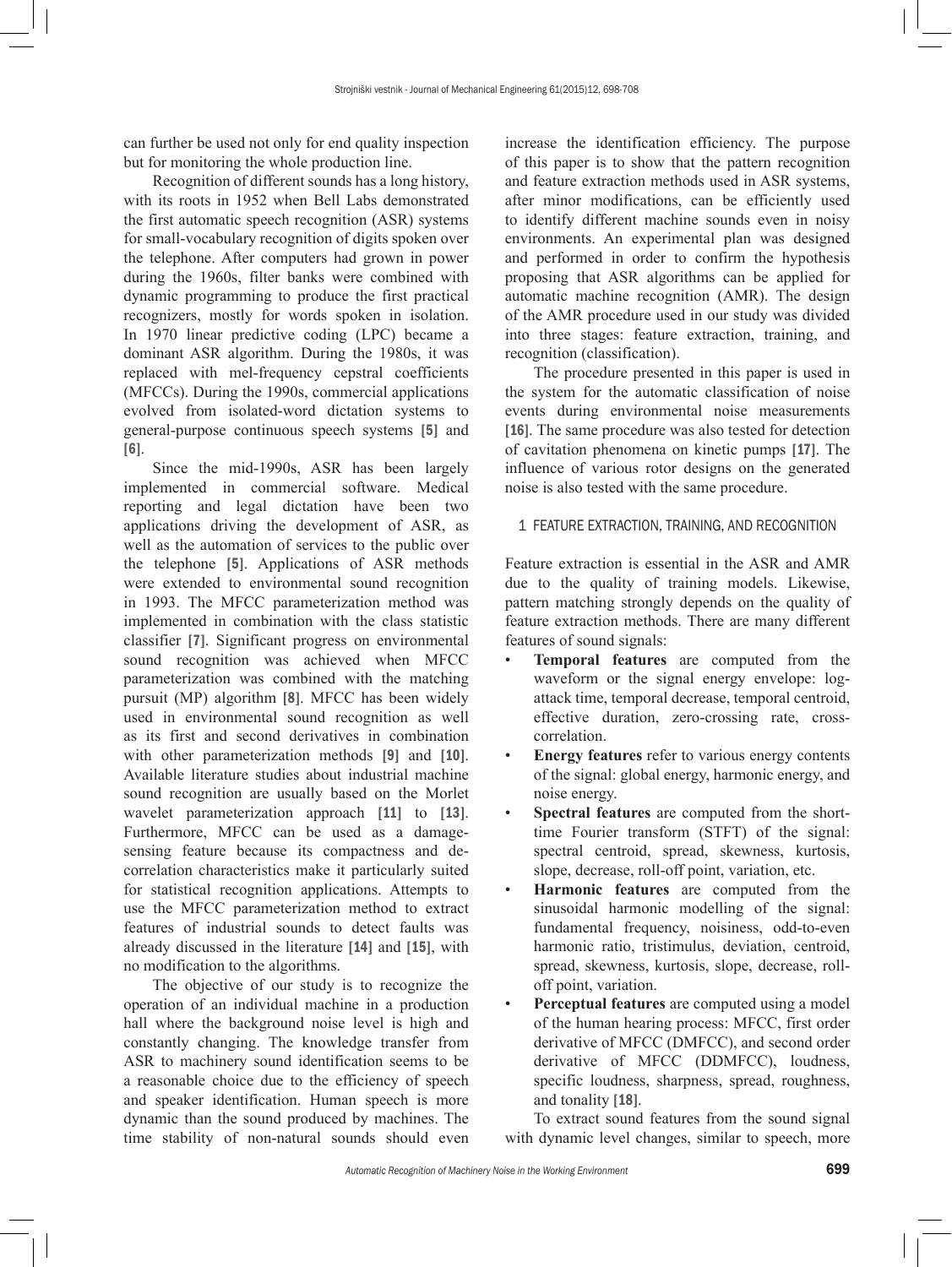complex parameterization methods have to be used, as discussed in publications [19] and [20]. Most commonly used parameterization method in speech or speaker recognition systems is the MFCC method. It was used by many authors and, according to the literature survey, gives the best classification results in ASR. The time constant of features extraction is essential. In our application it turned out that the noise generated by the observed machinery is less dynamic than speech; therefore, the length of time window was set to 50 ms. Machinery sounds are usually generated by rotational movements that cause a harmonic form of noise. Machines have different sizes, operational conditions (speed and load), tasks, etc., thus leading to the different distribution of spectral energies. Frequency cepstral coefficient (FCC) parameterization is based on the deconvolution of spectral energies obtained from certain frequency ranges, thus making it a reasonable choice for machinery sound recognition.

# 1.1 Feature Extraction Based on the FCC Parameterization

The performance of FCC may be affected by the number of filters, the shape of filters, the way that filters are spaced and the way that the power spectrum is warped [21]. A chart diagram of FCC parameterization, as used in our experimental application, is shown in Fig. 1.

The basic FCC feature extraction procedure was performed by applying a standard mel filter, and additionally by applying two different filter scalings: linear and logarithmic.

To calculate the FCC, the signals are first divided into short time intervals. Hamming windowing is then applied and fast Fourier transformation (FFT) of each time window for the discrete-time signal  $x(n)$ with length *N* is calculated. The magnitude spectrum  $|X(k)|$  is now scaled in both frequency and magnitude, where  $k$  stands for the FFT index of frequency. First, the frequency is scaled using one of the filter banks  $|H(k, m)|$ . Then the logarithm is taken, according to Eq. (1):

$$
X'(m) = \ln\bigg(\sum_{k=0}^{N-1} |X(k)| H(k, m)\bigg). \tag{1}
$$

For *m*=1,2,…,*M*, where *M* is the number of filters in a bank. Three different filter banks were used in our application; a mel scale filter bank, a linear filter bank, and a logarithmic filter bank. All three filter banks are based on a collection of triangular filters defined by the centre frequencies  $f_c(m)$ , as written in Eq.  $(2)$ . Central frequencies are given in Eqs.  $(5)$ ,  $(6)$ and (10) for mel scale, linear scale and logarithmic scale respectively.

$$
H(k,m) = \begin{cases} 0 & \text{for } f(k) < f_c(m-1) \\ \frac{f(k) - f_c(m-1)}{f_c(m) - f_c(m-1)} & \text{for } f_c(m-1) \le f(k) < f_c \\ \frac{f(k) - f_c(m+1)}{f_c(m) - f_c(m+1)} & \text{for } f_c(m) \le f(k) < f_c(m+1) \\ 0 & \text{for } f(k) \ge f_c(m+1) \end{cases}
$$



Fig. 1. *Chart diagram of FCC parameterization*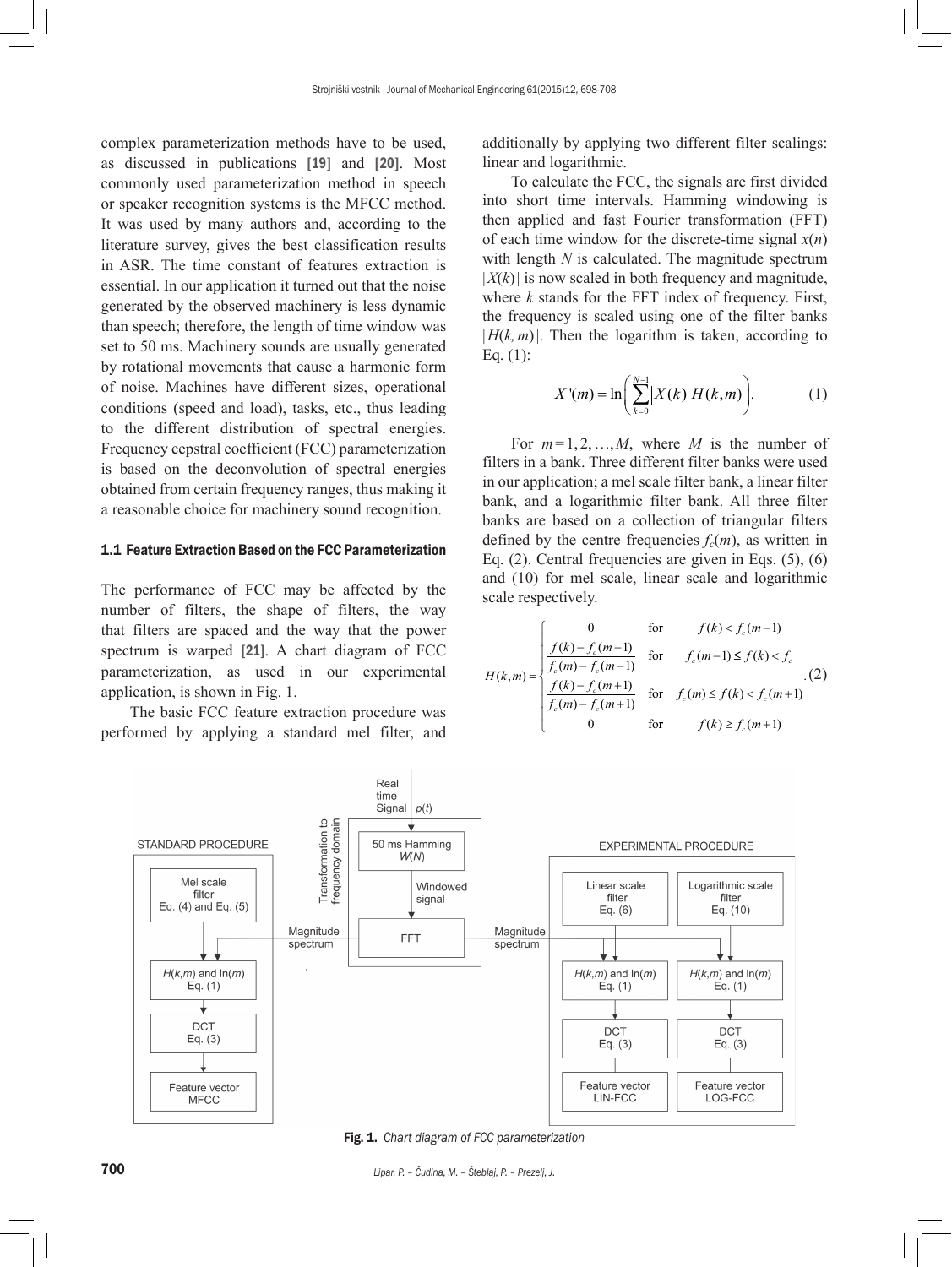Three different types of FCCs (MFCC, lin-FCC and log-FCC) are obtained from filtered *X*′(*m*) using Eq. (3):

$$
c(l) = \sum_{m=1}^{M} X'(m) \cos(l \frac{\pi}{M} (m - \frac{1}{2})).
$$
 (3)

For  $l = 1, 2, ..., 12$ , where  $c(l)$  is the  $l<sup>th</sup>$  FCC [22]. Three different types of filters influence the *c*(*l*) through the filtered magnitude spectre *X*′(*m*).

# 1.1.1 Mel Scale Filter

MFCCs are obtained from *X*(*m*) which is filtered with a mel-scale filter bank. The centre frequencies of filters in the mel filter bank are computed by approximating the mel scale with:

$$
\phi = 2595 \log_{10} \left( \frac{f}{700} + 1 \right),\tag{4}
$$

which is a common approximation. Afterward, the fixed frequency resolution in mel scale is computed, corresponding to the logarithmic scaling of the repetition frequency, using  $\Delta \phi = (\phi_{\text{max}} - \phi_{\text{min}})/(M+1)$ . Therefore,  $\phi_{\text{max}}$  is the highest frequency of the filter bank on the mel scale, computed from  $f_{\text{max}}$  using Eq. (4),  $\phi_{\text{min}}$  is the lowest frequency in mel scale, and *M* is the number of filters in a bank. The centre frequencies on the mel scale are given by  $\phi_c(m) = m\Delta\phi$ for  $m=1,2,...,M$  [22]. By using the inverse of Eq. (4), centre frequencies in Hz are obtained by:

$$
f_c(m) = 700(10^{\phi_c(m)/2595} - 1). \tag{5}
$$

The low-frequency limit and high-frequency limit of the individual filter in a bank are obtained by taking the central frequency of the previous and next filter. Because mel scale is adjusted to human speech and hearing, it provides good results in speaker/speech identification systems. Due to the temporal stability and linearity of machine sounds, it was essential to test the linear and the octave-based frequency scaling to calculate lin-FCCs and log-FCCs.

# *1.1.2 Linear Scale Filter*

Central frequencies of the linear filter bank are obtained with the linear equation:

$$
f_c(m) = f_{\min} \cdot \Delta f \cdot m,\tag{6}
$$

for  $m=1,2,\ldots,M$ , where

$$
\Delta f = \frac{f_{\text{max}} \cdot f_{\text{min}}}{(M+1)}.
$$
\n(7)

Low filter frequencies are computed by using:

$$
f_l(m) = f_{\min} \cdot \Delta f \cdot m,\tag{8}
$$

for  $m=0,1,...,(M-1)$ , and high filter frequencies are computed by using:

$$
f_h(m) = f_{\min} \cdot \Delta f \cdot m,\tag{9}
$$

for  $m=2,3,...,(M+1)$ .

#### *1.1.3 Logarithmic Scale Filter*

Comparison of the results obtained by mel and linear filters with 1/n octave filters is not possible, because of the different number of filters in the collection. Therefore, logarithmic composition was used, due to its similarity with the central frequencies composition of the octave band filters. The central frequencies of such filters were calculated using this equation:

$$
f_c(m) = 10^{m\Delta f_{\log} + \log_{10}(f_{\min})},\tag{10}
$$

for  $m=1,2,...,M$ , where  $\Delta f_{\text{log}}$  is calculated by:

$$
\Delta f_{\text{log}} = \frac{\log_{10}(f_{\text{max}}) - \log_{10}(f_{\text{min}})}{M + 1}.
$$
 (11)

Low frequencies of filters are calculated by:

$$
f_i(m) = 10^{m\Delta f_{\log} + \log_{10}(f_{\min})},\tag{12}
$$

for  $m=0,1,\ldots,(M-1)$ , and high filter frequencies by:

$$
f_h(m) = 10^{m\Delta f_{\text{log}} + \log_{10}(f_{\text{min}})},\tag{13}
$$

for  $m=2,3,...,(M+1)$ .

#### 1.2 Classification Using *k*-NN and MGD

The classification process of machinery into classes, based on generated sounds, is divided into two steps: training and testing. To train the algorithm and obtain the reference template, enough samples of generated sound should be available for each class. Extracted features from sound signals generated by known sources are used during the training procedure when the class reference template model is learning. In the second step, the sound signal from the unknown machine is matched with a stored reference template model, and classification decisions are made [23]. Two classification algorithms, which have diametrically opposed classification approaches, were tested: *k*-nearest neighbour (*k*-NN) and multivariate Gaussian distribution (MGD). MGD can be regarded as a single state Gauss Mixture Model (GMM). Simpler MGD was selected over the GMM, because it provides better results when adapting new data into the database [26].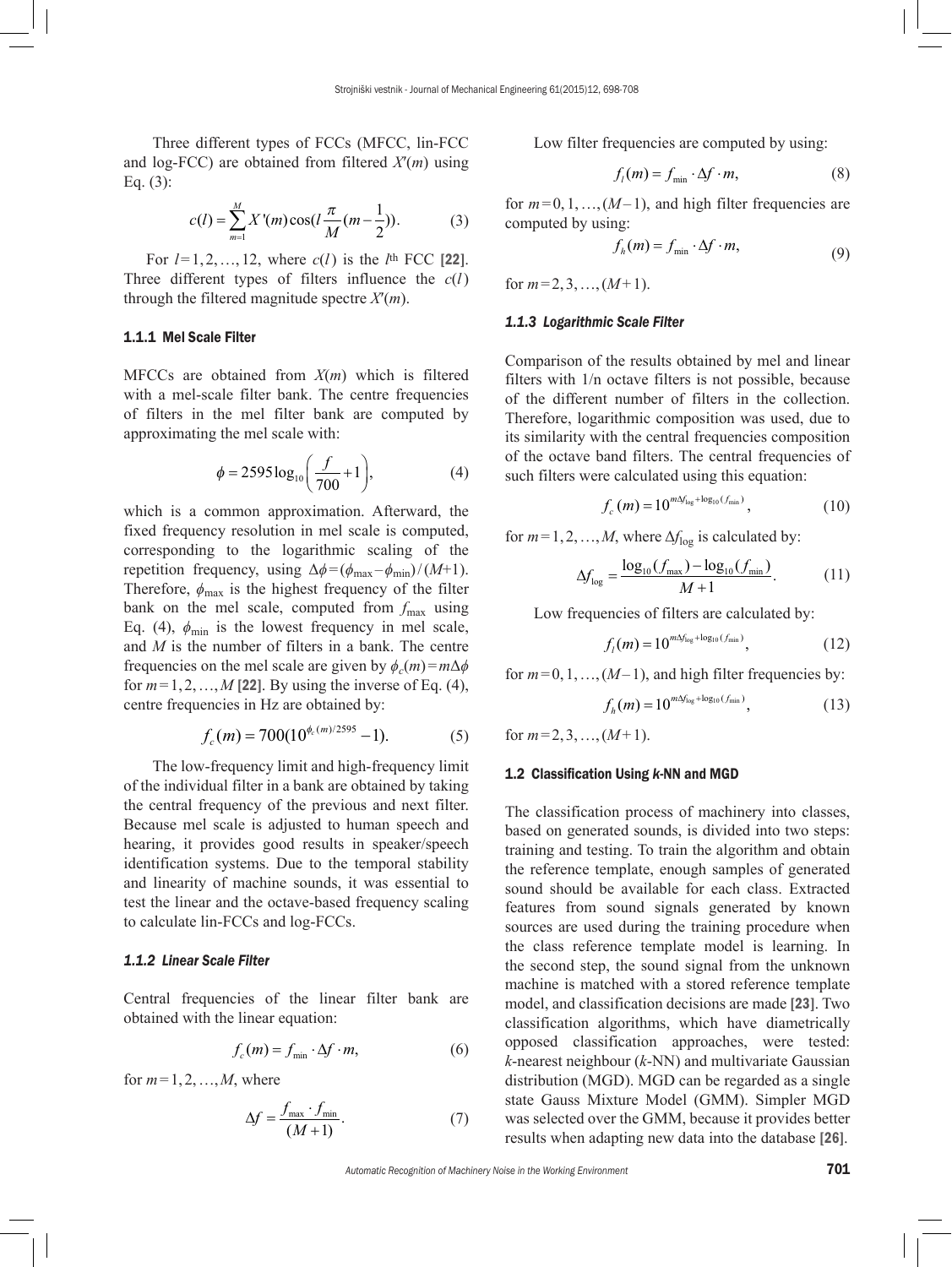## *1.2.1 k-NN Algorithm*

The *k*-NN algorithm is one of prospective statistical classification algorithms used for classifying objects based on the closest training examples in the feature space. It is a lazy learning algorithm in which the *k*-NN function is approximated locally, and all computations are deferred until classification. No actual model or learning is performed during the training phase, although a training dataset is required. It is used solely to populate a sample of the search space with instances whose class is known. For this reason, this algorithm is also known as the lazy learning algorithm, which means that the training data points are not used to do any generalization, although all the training data is needed during the testing phase.

One of the advantages of the *k*-NN method in classifying the objects is that it requires only a few parameters to tune: *k* and the distance matrices, for achieving sufficiently high classification accuracy. Thus, in *k*-NN-based implementation, the best choice of *k* and distance metric for computing the nearest distance is a critical task. Generally, large values of *k* reduce the effect of noise on the classification but make boundaries between classes less distinct [24].

*k*-NN classification is based on measuring the Euclidean distance (Eq. (14)) between unknown sample vector **X***s* and known sample vectors  $\mathbf{X}_m = [X_1, X_2, \dots, X_m]$  sorted in the database.

$$
d_{sm} = \sqrt{\sum_{n=1}^{N} (x_{sn} - x_{mn})^2},
$$
 (14)

where index *n* is the size of observations and *m* is an index of the individual vector.

# *1.2.2 Multivariate Gaussian Distribution*

The multivariate Gaussian distribution (MGD) is a generalization to two or more dimensions of the univariate Gaussian (or normal) distribution, which is often characterized by its resemblance to the bell shape. This algorithm is selected according to the statistical analysis of the reference feature vectors. The histogram of individual feature vector components indicates their Gaussian distribution. An additional advantage of the algorithm is its high computational speed. MGD is the Gaussian mixture model with a hypothetical mixture.

During preliminary studies individual vector components were identified to have the univariate Gaussian distribution with acceptable deviation. If the real-valued univariate random variable *X* is said to have the Gaussian distribution with mean  $\mu$  and variance  $\sigma^2$  (written as  $X \sim N(\mu, \sigma^2)$ ), than its density function can be written as:

$$
f(x | \mu, \sigma) = \frac{1}{(2\pi\sigma^2)^{1/2}} e^{-\frac{1}{2\sigma^2}(x-\mu)^2},
$$
 (15)

where  $-\infty < \mu < \infty$  and  $\sigma > 0$ . The vector-valued random variable  $\mathbf{X} = [X_1, ..., X_r]^T$  is said to have multivariate Gaussian distribution with mean *r*-vector **μ** and positive defined symmetric  $(r \times r)$  covariance matrix  $Σ$ , if its density function is given by the curve;

$$
f(\mathbf{x} \mid \mathbf{\mu}, \Sigma) = \frac{1}{(2\pi)^{-1/2} |\Sigma|^{-1/2}} e^{-\frac{1}{2} (x - \mathbf{\mu})^T \Sigma^{-1} (x - \mathbf{\mu})}, \quad (16)
$$

 $x \in \mathbb{R}^r$ . If **X** is a random *r*-vector with values within  $\mathfrak{R}^r$ , then its expected value is the *r*-vector:

$$
\mu_X = E(\mathbf{X}) = [E(X_1),...,E(X_r)]^T = [u_1,...,u_r]^T, (17)
$$

and the  $(r \times r)$  covariance matrix of **X** is given by:

$$
\sum_{XX} = \text{cov}(\mathbf{X}, \mathbf{X}) = E\left[ (\mathbf{X} - \boldsymbol{\mu}_X)(\mathbf{X} - \boldsymbol{\mu}_X)^T \right] =
$$
\n
$$
= E\left[ (X_1 - \mu_1, ..., X_r - \mu_r)(X_1 - \mu_1, ..., X_r - \mu_r)^T \right] =
$$
\n
$$
= \begin{pmatrix} \sigma_1^2 & \sigma_1 & \cdots & \sigma_{1r} \\ \vdots & \ddots & \vdots \\ \sigma_{1r} & \sigma_{r2} & \cdots & \sigma_r^2 \end{pmatrix},
$$
\n(18)

where

$$
\sigma^2 = \text{var}(X_i) = E\Big[ (X_i - \mu_i)^2 \Big],\tag{19}
$$

is the variance of  $X_i$ ,  $i=1,2,...,r$ , and

$$
\sigma_{ij} = \text{cov}(X_i, X_j) = E\Big[(X_i - \mu_i)(X_j - \mu_j)\Big],\qquad(20)
$$

is the covariance between  $X_i$  and  $X_j$ ,  $i, j = 1, 2, ..., r$ (*i*≠*j*) [25].

A covariance matrix (also known as dispersion matrix or variance-covariance matrix) is a matrix whose element in the *i*, *j* position is the covariance between the *i*th and *j*th elements of a random vector. Each element of a vector is a scalar random variable, either with a finite number of observed empirical values, or with a finite or infinite number of potential values specified by a theoretical joint probability distribution of all the random variables. Multivariate Gaussian distribution density exists when the symmetric covariance matrix is positive definite. A sample covariance can be calculated using following equation:

$$
\sigma_{ij} = \frac{1}{N-1} \sum_{n=1}^{N} (x_{ni} - \mu_i)(x_{nj} - \mu_j), \qquad (21)
$$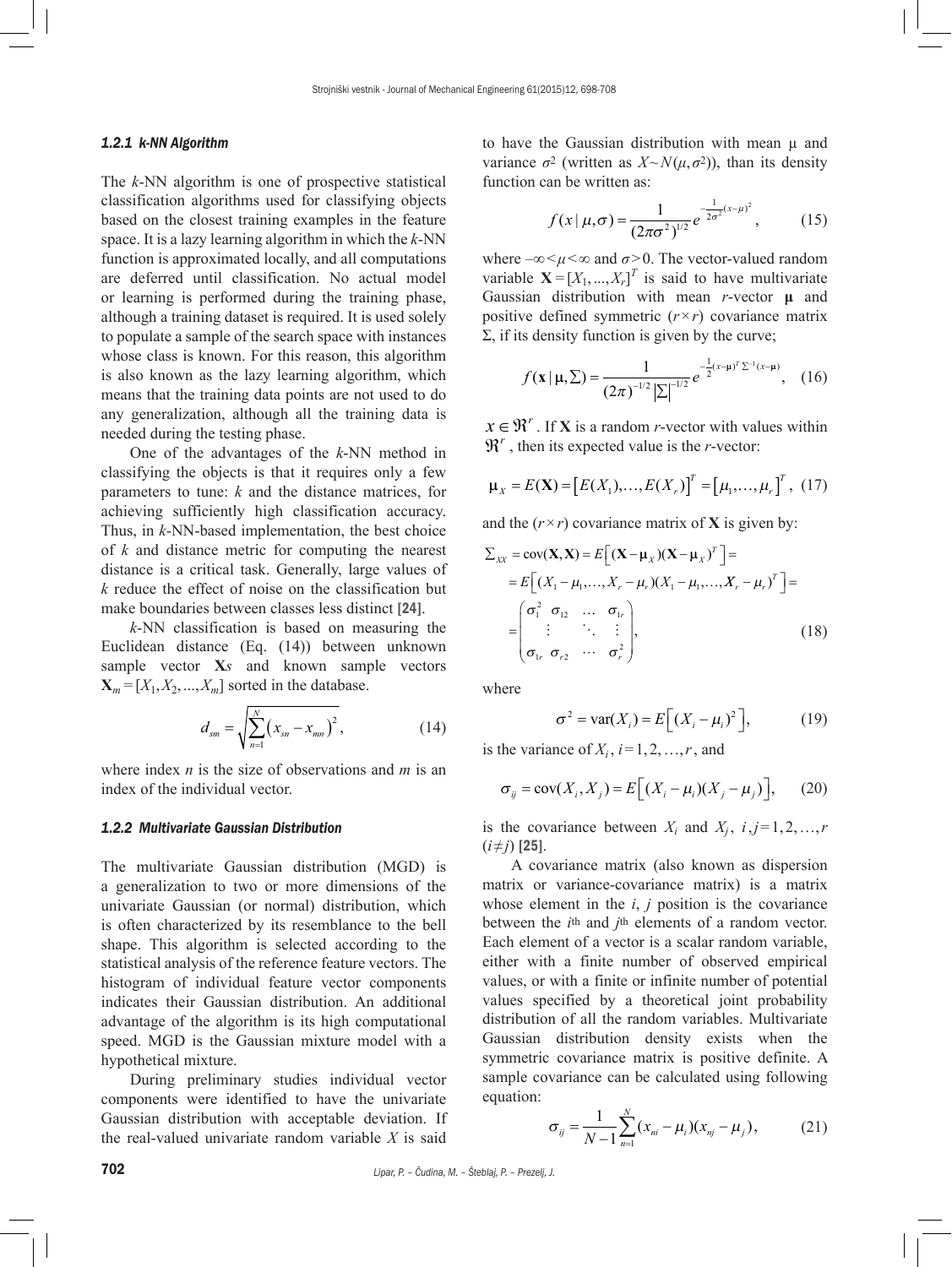where *N* is the number of samples of a  $X_i$  or  $X_j$  vector component.

#### 2 EXPERIMENT

An experimental plan was designed to evaluate the hypothesis proposing that an ASR algorithm can be applied for AMR. A traditional FCC method from ASR was used to extract sound features from typical industrial and machinery sounds. The classification of feature vectors was performed by *k*-NN and MGD at different signal-to-noise ratios (SNRs). The industrial noise was mixed with machinery sounds as background noise to set the SNRs. All machinery signals were first pre-processed to assure equal energies. SNR was set to 7 dB and 2 dB below the signal level by mixing industrial noise having appropriate energy levels with sample signals. Five different machines and three different operations were included in the MSR. The classification performance was tested by applying different filter types and different numbers of filters to FCC calculations. Experiments were conducted for traditional mel scale filter banks, and for two additional filter banks: the Linear and Logarithmic filter banks. The experimental plan which was designed and performed is presented in Table 1.

Measurements of machinery sounds were performed in a laboratory environment. The experimental set-up is shown in Fig. 2, where the position of measured machines and microphone are constrained, as well as room dimensions. To test the robustness of the proposed algorithms, original sounds were mixed with background noise having three different sound pressure levels (SPLs). All machines sound SPLMs were set to equal levels. Background noise SPLBG was adapted to ensure three different SNRs. The reverberation time of the room was 0.8 s. Sounds of two different vacuum cleaners, jigsaw, compressor, and drill were recorded using a B&K microphone and M-audio sound card. Also, the sounds of the jigsaw cutting aluminium plate, drilling holes into a steel plate and grinding

aluminium plate on a grinding machine were recorded to simulate different operations. One-minute sound samples were recorded without background noise and with a sampling frequency of 48000 Hz and 16-bit resolution. Background noise was recorded in the industrial hall to simulate a real industrial environment. Parameterization of sound samples and classification was done in a program written in LabVIEW. The program was designed to allow the user to change FCC parameters (time window length, overlapping, frequency range, filter type, and the number of filters). FCCs were extracted to 50 ms time windows of the signal with 40 % overlapping in a frequency range from 100 Hz to 8000 Hz.



Fig. 2. *Experiment set-up scheme*

# 2.1 Database Design

Because the *k*-NN algorithm has no training mode, its database is just a compilation of vectors composed from FCCs, which result from pure machinery sound signals. In contrast, the MGD algorithm works only with the reference template models. FCCs of sound samples with no background noise were used in a training mode to build a MGD reference template model. The database for the MGD classifier

| Parameter                   |                   |                  |          |       |                  |    |    |
|-----------------------------|-------------------|------------------|----------|-------|------------------|----|----|
| Signal / noise              | 7 dB              | 2 dB             | $-2$ dB  |       |                  |    |    |
| Filter size                 |                   |                  | 12       | 18    | 24               | 30 | 36 |
| Algorithm                   | k-NN              | <b>MGD</b>       |          |       |                  |    |    |
| Filter type                 | mel               | linear           | Log      |       |                  |    |    |
| Machine type                | compressor        | vacuum cleaner 1 | Jigsaw   | drill | vacuum cleaner 2 |    |    |
| <b>Machinery operations</b> | jigsaw cutting Al | drilling         | Grinding |       |                  |    |    |

Table 1. *Parameters of experimental plan*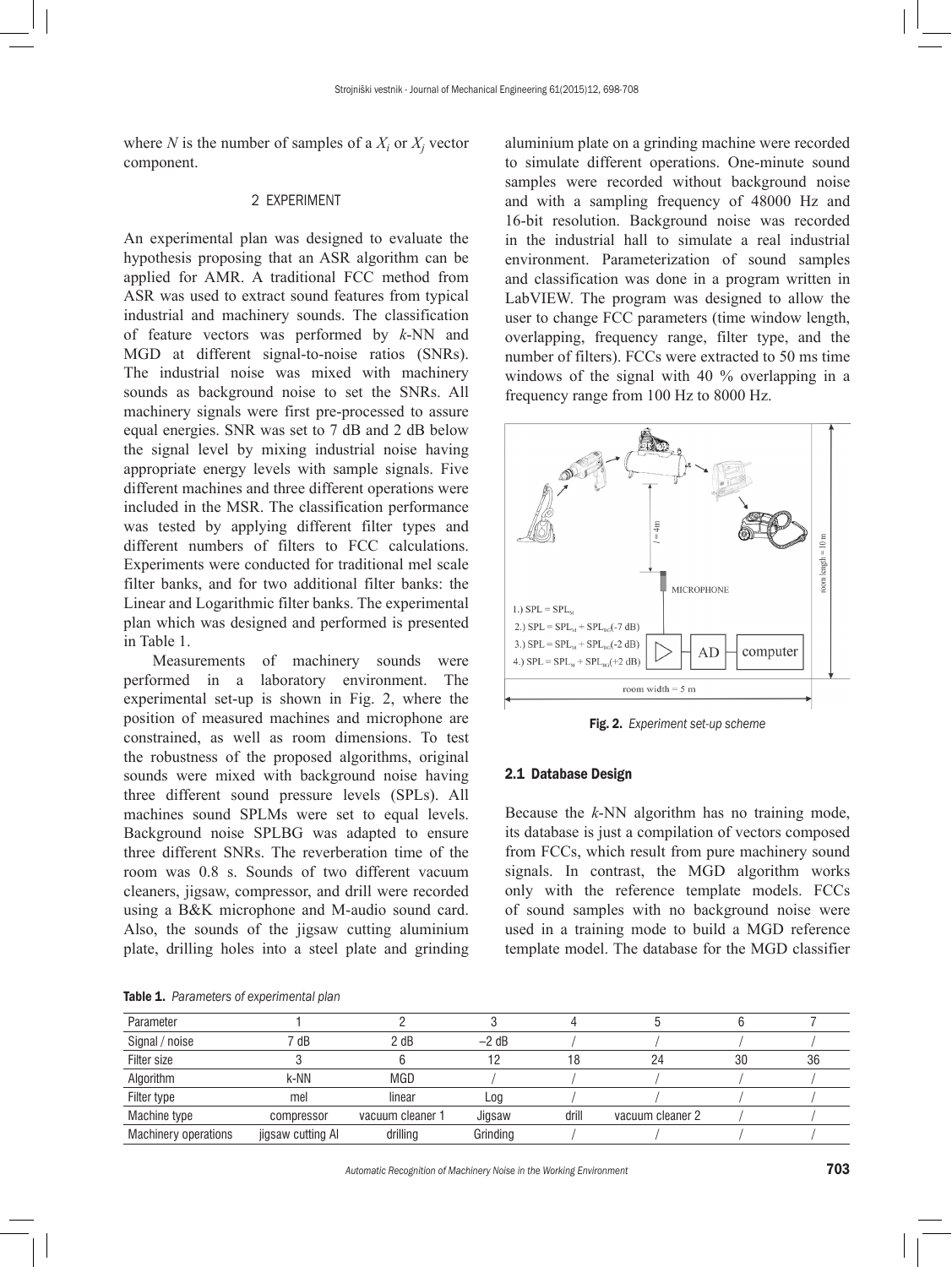parameters is composed of mean value vector **μ**, the determinant of covariance matrix |Σ| and inverse of covariance matrix  $\Sigma^{-1}$ .

If the covariance matrix is not full rank, then the multivariate normal distribution is degenerate and does not have a density. More precisely, it does not have a density with respect to the *r*-dimensional Lebesgue measure. In other words, the *r* dimensional MGD of vector **X** has density if the covariance matrix is positive definite i.e. feature vector components are independent. If non-diagonal covariances are zero valued, then the covariance matrix becomes a diagonal variance matrix.

In practice, the non-diagonal covariances of vector components are not necessarily zero valued. This can result in a negative matrix determinant. If its determinant is zero, the matrix becomes noninvertible. Eq. (16) indicates that the determinant of a covariance matrix must be positive. It is positive in the case of a diagonal variance matrix but not necessarily otherwise. Individual components of vector **X** have 12 coordinates (12 FCCs). An individual vector component was treated as the normally distributed univariate. If the 12 dimensional covariance matrix of vector **X** is positive definite than MGD density exists, otherwise we must reduce components to the number at which point the covariance matrix become positive definite. The MGD database size of the individual model depends on the size of a positively definite covariance matrix.

# 2.2 Classification

The MGD rate of machinery sound recognition was determined by applying the voting procedure, where the decision of affiliation is based on a maximum matching of the unknown feature vector with the reference template models. MGD was used as a parametric model of the probability distribution for FCC feature measurements. The MGD algorithm calculates the probability of affiliation for an unknown feature vector based on the stored models and votes for the one with the maximum probability. The *k*-NN algorithm is quite different from MGD. It simply measures the Euclidian distances between the unknown feature vector and those stored in the database and votes for the *k* minimum measured distances.

The experimental design included the analysis of both, the impact of the number of filters and different composition of filters on a classification performance. The experimental plan also compared the classification performance of two classifiers. Classification performances have been tested for two different SNRs to simulate real environmental conditions, where performance can be degraded due to all sorts of disturbances.

# 3 RESULTS AND DISCUSSION

Classification performance results from the *k*-NN and MGD classifiers for a different number of filters in the filter bank are shown in Table 2. The results are presented as an average of classification performance of five different machine sounds. Classification performance for 12 filters gives the best performance for all filter types, regardless of SNR. The obvious conclusion is that MGD provides better performance when SNR decreases, or when the background noise level increases. Regardless of the filter type, the MGDbased classification provides better performance than the *k*-NN based classification, when using an optimal number of filters.

| Table 2. MGD and k-NN classification results for different number and compositions of filters at two different SNR values |  |
|---------------------------------------------------------------------------------------------------------------------------|--|
|---------------------------------------------------------------------------------------------------------------------------|--|

|             | SNR  | N filters  | 3     | 6     | 12    | 18    | 24    | 30    | 36    |
|-------------|------|------------|-------|-------|-------|-------|-------|-------|-------|
|             | 7 dB | <b>MGD</b> | 78.56 | 80.27 | 81.54 | 63.70 | 75.48 | 74.23 | 55.44 |
| Mel         |      | $k$ -NN    | 79.78 | 81.15 | 83.72 | 82.02 | 79.35 | 76.26 | 72.96 |
|             | 2 dB | <b>MGD</b> | 61.26 | 63.57 | 64.32 | 53.26 | 60.36 | 60.92 | 46.04 |
|             |      | $k$ -NN    | 55.26 | 57.68 | 59.08 | 58.05 | 57.73 | 57.11 | 49.60 |
|             | 7 dB | <b>MGD</b> | 84.73 | 97.34 | 98.92 | 82.88 | 94.47 | 83.02 | 59.01 |
| Linear      |      | $k$ -NN    | 91.45 | 95.79 | 97.46 | 78.78 | 88.04 | 83.00 | 84.35 |
|             | 2 dB | <b>MGD</b> | 74.06 | 83.06 | 79.74 | 63.52 | 76.52 | 65.08 | 49.00 |
|             |      | $k$ -NN    | 65.89 | 68.76 | 71.03 | 55.26 | 59.71 | 50.77 | 55.49 |
| Logarithmic | 7 dB | <b>MGD</b> | 78.74 | 82.36 | 83.04 | 68.02 | 47.24 | 42.04 | 51.77 |
|             |      | $k$ -NN    | 70.55 | 75.03 | 75.74 | 73.24 | 57.88 | 54.36 | 42.98 |
|             | 2 dB | <b>MGD</b> | 50.21 | 53.88 | 54.98 | 40.70 | 38.56 | 36.87 | 39.81 |
|             |      | $k$ -NN    | 48.65 | 52.47 | 54.03 | 39.55 | 36.59 | 35.47 | 37.69 |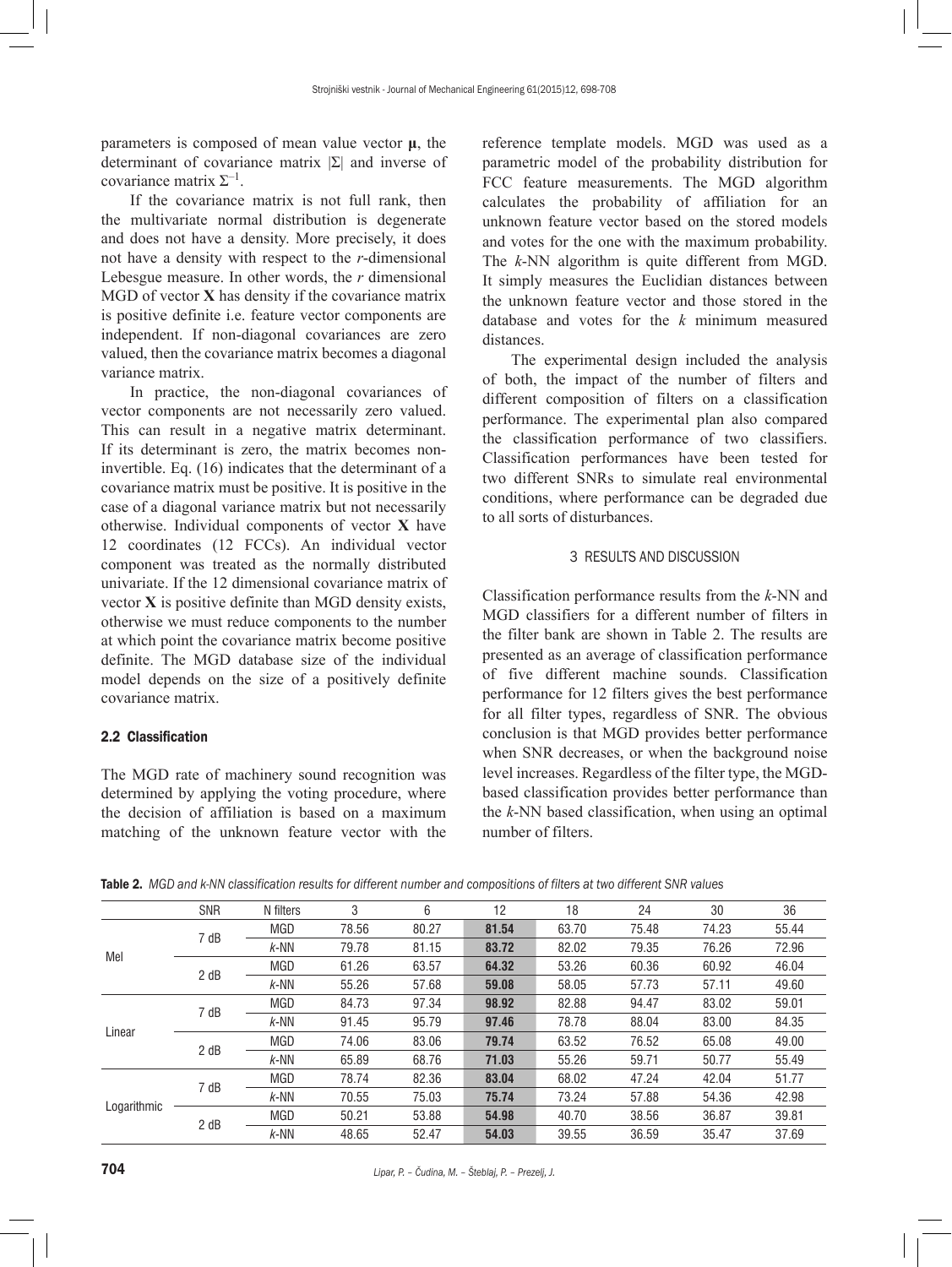Fig. 3 summarizes the results for the optimal number of filters (12 filters) as given in Table 2. Classification performance of different filter compositions for the case of using a *k*-NN or MGD classifier is clearly evident from Fig. 3. The best recognition rates are achieved by using 12 linear filters with an MGD classifier. Its advantage was especially clear when SNR was reduced to only 2 dB. The reason relates to the standard deviation of individual feature vector components. The use of 12 filters gives the best decomposition of filtered magnitude spectrum energies with the lowest possible standard deviation of individual decomposed component. Standard deviations become higher if the number of filters is lower or higher than 12. Narrow standard deviation of individual vector components provides better results.

As the results in Table 2 and Fig. 3 show the average of classification performance, the results in Tables 3 and 4 show a matrix of the classification rates. Tested objects are labeled in the first column, and the classification results are given in rows. Results of classification with 12 linear filters used in combination with MGD classifier are presented in Table 3. One misclassification occurred when using this combination at SNR of 2 dB, when a jigsaw was classified as a compressor.

The *k*-NN algorithm provides similar results, also with one misclassification for SNR of 2 dB. FCCs of vacuum cleaner 1 were misclassified as a compressor, but the other test objects were classified correctly.



Fig. 3. *Impact of different filter compositions on classification performance of MVD and k-NN at SNR of 7 dB and 2 dB for machinery sounds*

Although *k*-NN is a simple algorithm and gives good classification results, it suffers from a few disadvantages in real-time applications. The *k*-NN algorithm requires a large database because all training feature vectors of all classes must be stored. Database size of feature vectors increases with the length of

|                                                         |                  | Compressor | Vacuum cleaner 1 | Jigsaw | Drill | Vacuum cleaner 2 |
|---------------------------------------------------------|------------------|------------|------------------|--------|-------|------------------|
|                                                         | Compressor       | 100        |                  |        |       |                  |
| Linear filters MGD                                      | Vacuum cleaner 1 | 0          | 99.9             |        | 0.1   |                  |
| classifier                                              | Jigsaw           | 4.8        |                  | 95     | 0.2   |                  |
| SNR 7 dB                                                | Drill            |            | 0.1              | 0.2    | 99.7  |                  |
|                                                         | Vacuum cleaner 2 |            |                  |        |       | 100              |
| Linear filters MGD<br>classifier<br>SNR <sub>2</sub> dB | Compressor       | 100        |                  |        |       |                  |
|                                                         | Vacuum cleaner 1 |            | 98.6             |        | 0.2   | 1.2              |
|                                                         | Jigsaw           | 92.6       | 0.1              | 3.5    | 3.8   |                  |
|                                                         | Drill            |            | 3.4              |        | 96.6  |                  |
|                                                         | Vacuum cleaner 2 |            |                  |        |       | 100              |

Table 3. *Matrix of MGD classification performance at optimal FCC settings*

Table 4. *Matrix of k-NN classification performance at optimal FCC settings*

|                                                          |                  | Compressor | Vacuum cleaner 1 | Jigsaw | Drill | Vacuum cleaner 2 |
|----------------------------------------------------------|------------------|------------|------------------|--------|-------|------------------|
|                                                          | Compressor       | 100        |                  |        |       |                  |
| Linear filters k-NN                                      | Vacuum cleaner 1 |            | 98.6             |        | 0.2   | 1.2              |
| classifier                                               | Jigsaw           | 0.5        |                  | 99.5   |       |                  |
| SNR 7 dB                                                 | Drill            |            | 2.4              | 9.81   | 87.79 |                  |
|                                                          | Vacuum cleaner 2 |            |                  |        |       | 100              |
| Linear filters k-NN<br>classifier<br>SNR <sub>2</sub> dB | Compressor       | 100        |                  |        |       |                  |
|                                                          | Vacuum cleaner 1 | 89.29      |                  |        |       | 10.71            |
|                                                          | Jigsaw           | 28.13      |                  | 78.87  |       |                  |
|                                                          | Drill            |            | 2.8              | 20.62  | 76.28 | 0.3              |
|                                                          | Vacuum cleaner 2 |            |                  |        |       | 100              |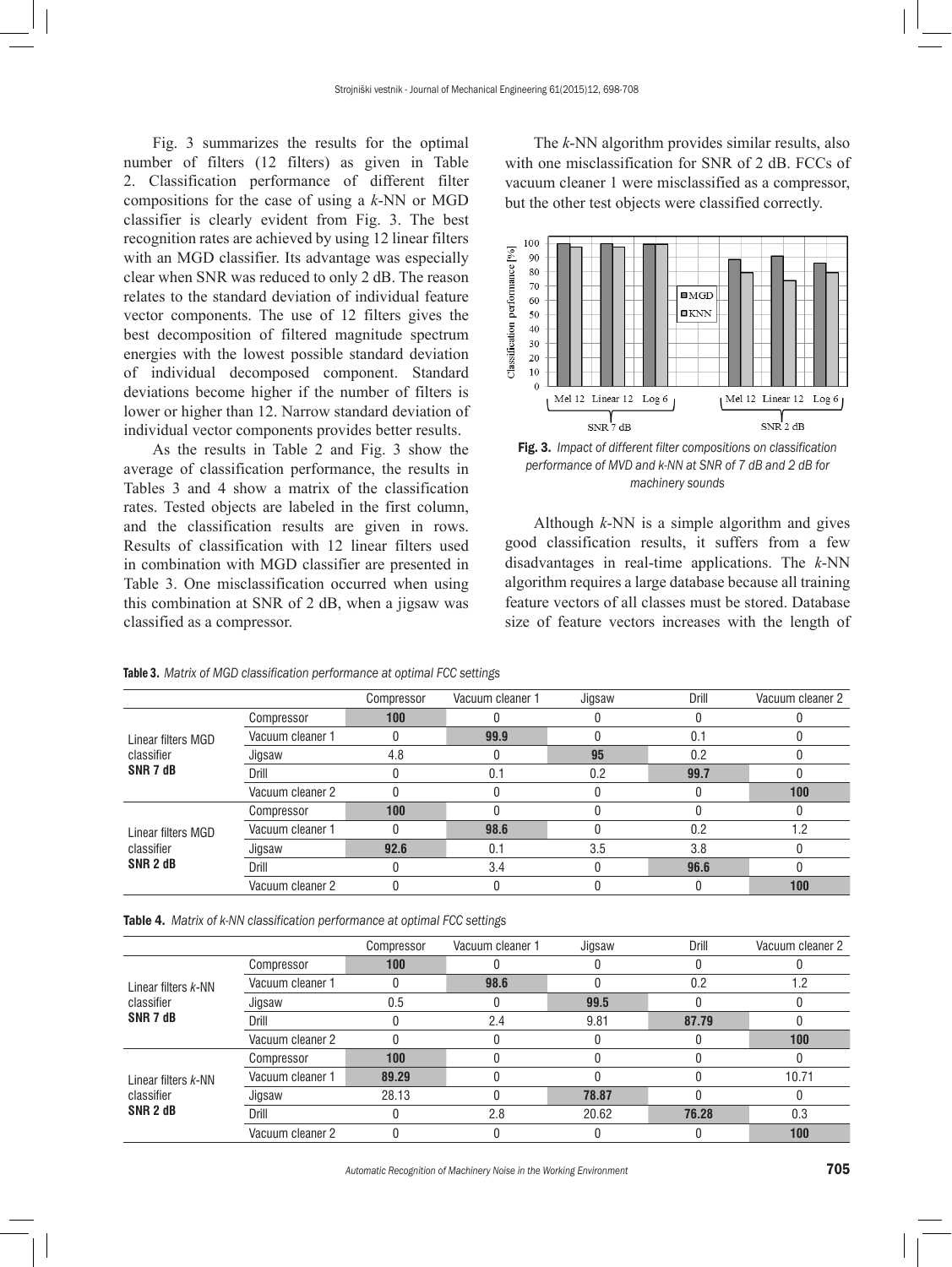the training samples, as well as with the number of classes. The second disadvantage is its speed and accuracy, which are related with the determination of *k*-NN. The increase of the *k*-neighbours results in a decrease of the self-classification accuracy, in a decreased probability of misclassification, and in an increase of the computation time.

The influence of the number *k* (number of nearest neighbours) on the classification performance and computation time is evident from Fig. 4. Decreasing the *k* seems to be a reasonable choice according to the results shown on the graph, but it should be reconsidered. Finding the optimal *k* is essential for achieving good results in real applications.



*computation time at SNR of 2 dB*

Contrary to the *k*-NN-based classification, the MGD-based classification is faster, and its computation speed depends only on the number of reference template models (classes). The database for an individual class consists only of few statistical parameters. The small size of the database ensures a small storage size of the reference template model.

The average classification time of 2000 feature vectors using MGD is 50 ms whereas *k*-NN is more than 2.5 s.

The results of the classification performance of different machinery operations using an optimal number of filters are summarized in Tables 5 and 6. A comparison of the classification performances of different filter types with MGD or *k*-NN classifier at different SNRs is depicted in Fig. 5. Best recognition rates were achieved by using 12 mel filters with *k*-NN classifiers when SNR was 7 dB. Decreasing SNR to 2 dB gives better results using a linear filter type with an MGD classifier. When SNR is reduced to –2 dB, the *k*-NN algorithm outperforms the MGD algorithm regardless of the filter type. Mel filter type gives the best performance at SNR of 7 dB and 2 dB using the  $k$ -NN algorithm, but at  $-2$  dB classification performance gives better results using a linear filter type.

Results in Fig. 5 clearly indicate that best overall performance is achieved if a linear or male scale filter was used.

Results in Table 5 show the classification matrix rate achieved by applying an MGD classification algorithm where different machinery operations have to be recognized. The perfect classification was achieved with an SNR of 7 dB and 2 dB. Decreasing SNR to  $-2$  dB led to a misclassification, in which a drilling operation was classified as the operation of grinding an aluminium plate.

Table 6 shows results for the *k*-NN recognition of machinery operations. Very good classification performance was achieved for all SNR values with perfect classification results.

Results show that methods used in ASR systems can be successfully applied in MSR systems and can achieve high recognition accuracy even in noisy



Fig. 5. *Impact of different filter compositions on classification performance of MGD and k-NN at SNR of 7 dB, 2 dB and -2 dB for different operational conditions of jigsaw*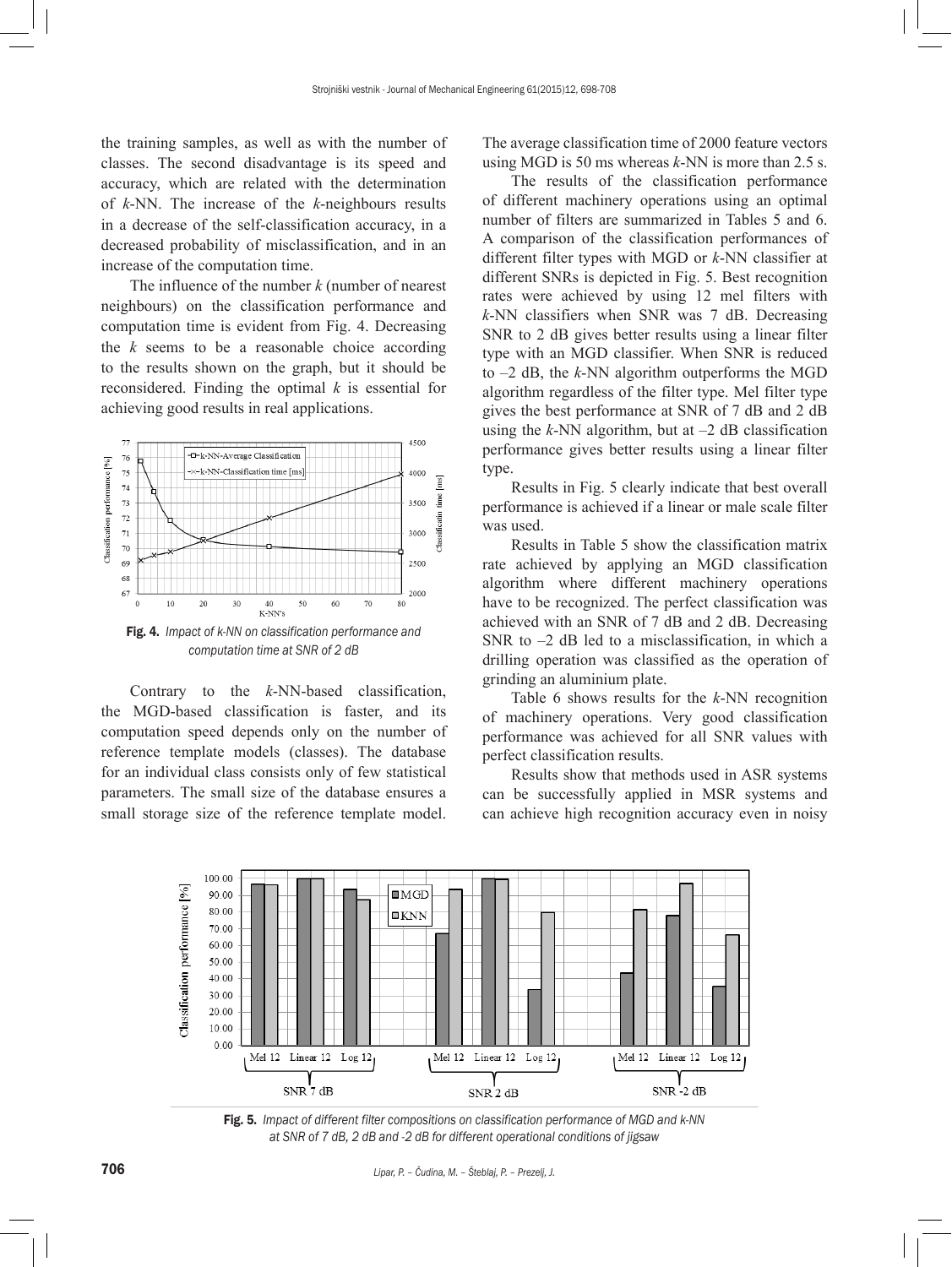conditions. A small modification of the FCC method and use of proper settings enables MSR working in real-time applications if the proper classifier is used.

Table 5. *Matrix of MGD classification performance at optimal FCC settings for different jigsaw operational conditions*

|                                                 |                     | Grinding | Drilling | Jigsaw -<br>cutting |
|-------------------------------------------------|---------------------|----------|----------|---------------------|
|                                                 | Grinding            | 100      | 0        | 0                   |
| Linear-MGD<br>classifier                        | <b>Drilling</b>     | 8.2      | 90       | 1.9                 |
| SNR 7 dB                                        | Jigsaw -<br>cuttina | 34.3     | 0.7      | 65                  |
| Linear-MGD<br>classifier<br>SNR <sub>2</sub> dB | Grinding            | 100      | 0        | 0                   |
|                                                 | <b>Drilling</b>     | 15.6     | 79.4     | 5                   |
|                                                 | Jigsaw -<br>cutting | 35.1     | 0.2      | 64.7                |
| Linear-MGD<br>classifier<br>$SNR - 2 dB$        | Grinding            | 99.9     | 0        | 0.1                 |
|                                                 | <b>Drilling</b>     | 49.7     | 31.1     | 19.1                |
|                                                 | Jigsaw -<br>cuttina | 40       | 0        | 60                  |

Table 6. *Matrix of k-NN classification performance at optimal FCC settings for different jigsaw operational conditions*

|                                           |                     | Grinding | Drilling | Jigsaw -<br>cutting |
|-------------------------------------------|---------------------|----------|----------|---------------------|
|                                           | Grinding            | 81.92    | 16.67    | 1.42                |
| I inear-k-NN<br>classifier                | <b>Drilling</b>     | 0.11     | 98.26    | 1.63                |
| SNR 7 dB                                  | Jigsaw -<br>cutting | 2.61     | 29.25    | 68.14               |
|                                           | Grinding            | 75       | 20.48    | 4.47                |
| Linear-k-NN<br>classifier                 | <b>Drilling</b>     | 0        | 92.7     | 7.3                 |
| SNR <sub>2</sub> dB                       | Jigsaw -<br>cutting | 2.29     | 27.94    | 69.77               |
| Linear-k-NN<br>classifier<br>$SNR = 2 dB$ | Grindina            | 71.46    | 20.59    | 7.95                |
|                                           | <b>Drilling</b>     | N        | 72.55    | 27.45               |
|                                           | Jigsaw -<br>cutting | 0.65     | 25.65    | 73.69               |

# 4 CONCLUSIONS

A hypothesis proposing that automatic speech recognition algorithms can be applied for automatic machine recognition was tested. Two recognition algorithms (*k*-NN and MGD) were compared in combination with the FCC features extraction for three different SNRs. FCC feature extraction for automatic speech recognition based on a mel filter bank was modified through the modification of the filter bank. Two additional filter banks were developed to customize the FCC feature extraction for machinery-generated sound: linear and logarithmic. Performances of three different filter banks (mel, linear and logarithmic) were compared for the formation of feature vectors. Individual vector components were regarded to have univariate Gaussian distribution.

Experimental results confirm the hypothesis proposing that automatic speech recognition algorithms can be used for automatic machine recognition. The highest recognition rates of different machines classification were achieved by the MGD classifier in combination with linear filter type regardless of SNR. The results in Fig. 3 clearly show that a linear filter type in combination with MGD classifier should be used for machinery identification. However, classification performance of different machinery operations was better when using the *k*-NN algorithm in combination with male scale filter type, when SNR was low. When decreasing SNR to  $-2$  dB, the linear filter type proves to be a better option.

Overall results of the experiment show that machinery noise features should be extracted using the proposed linear filter bank.

Despite the good classification results of different machinery operations, the *k*-NN might not be the best solution to use. Because it has no statistical model, it might not work well when a few more machinery operations would be added to an MSR procedure. Taking *k*-NN speed and database size into account, definitely makes the MGD algorithm more appropriate.

Algorithms of the proposed procedure are very fast, and the recognition can be performed in realtime. In further work, a full Gaussian mixture model should be tested for a further upgrade of machine classification performance.

The proposed procedure was already used in the system for the automatic classification of noise events during environmental noise measurements. It was also tested for the detection of cavitation phenomena on kinetic pumps and the quality inspection of suction units used in vacuum cleaners.

# 5 REFERENCES

- [1] Germen, E., Basaran, M., Fidan, M. (2014). Sound based induction motor fault diagnosis using Kohonen self-organizing map. *Mechanical Systems and Signal Processing*, vol. 46, no. 1, p. 45-58, [DOI:10.1016/j.ymssp.2013.12.002](http://dx.doi.org/10.1016/j.ymssp.2013.12.002).
- [2] Lu, W., Jiang, W., Yuan, G., You, L. (2013). A gearbox fault diagnosis scheme based on near-field acoustic holography and spatial distribution features of sound field. *Journal of Sound and Vibration*, vol. 332, no. 10, p. 2593-2610, [DOI:10.1016/j.jsv.2012.12.018](http://dx.doi.org/10.1016/j.jsv.2012.12.018).
- [3] Amarnath, M., Sugumaran, V., Kumar, H. (2013). Exploiting sound signals for fault diagnosis of bearings using decision tree. *Measurement*, vol. 46, no. 3, p. 1250-1256, [DOI:10.1016/j.measurement.2012.11.011](http://dx.doi.org/10.1016/j.measurement.2012.11.011).